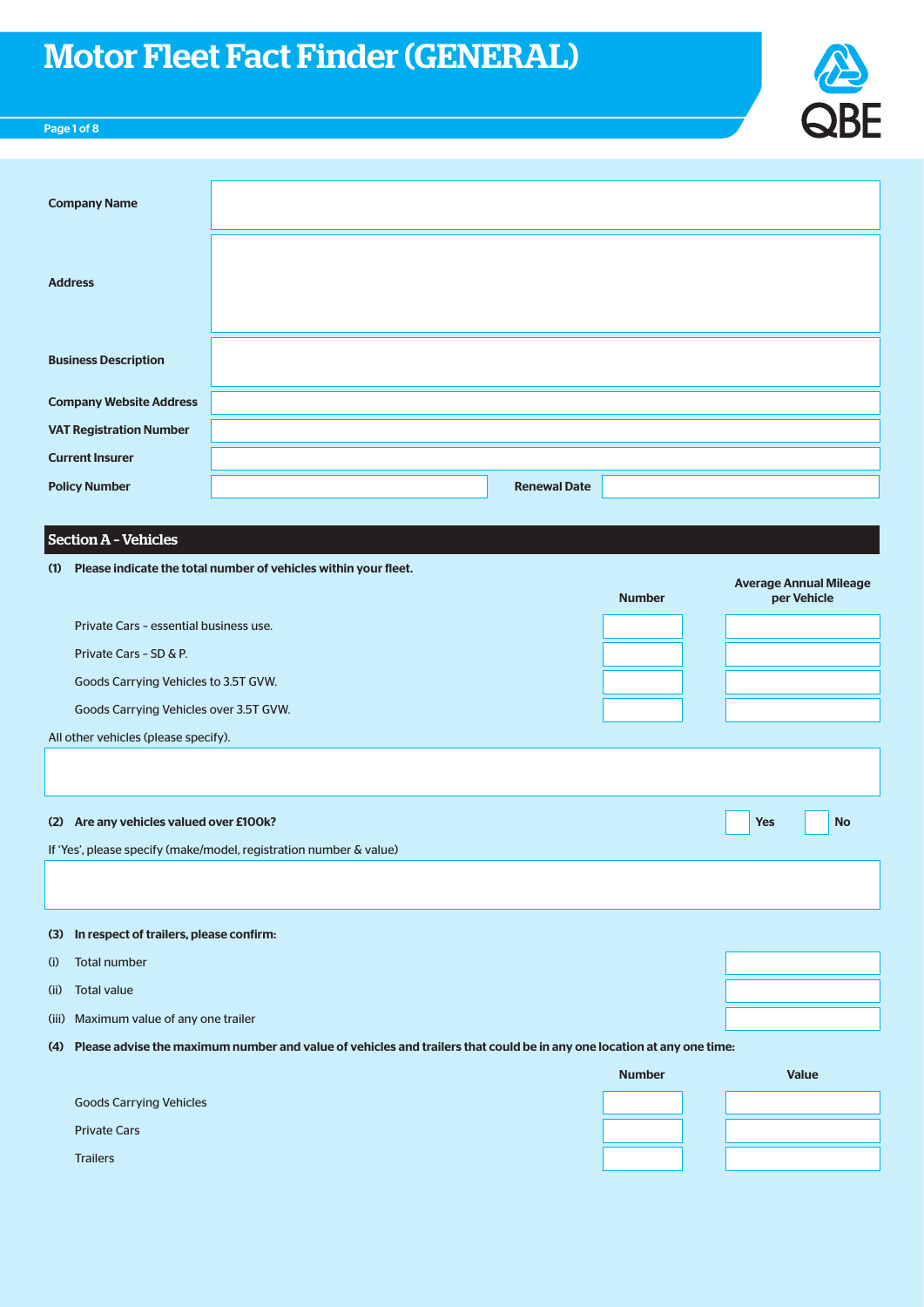# QBE

# Page 2 of 8

| In respect of any temporary hired in vehicles please confirm:<br>(5)                                                              |               |                         |
|-----------------------------------------------------------------------------------------------------------------------------------|---------------|-------------------------|
| Total number of vehicles in the last 12 months.<br>(i)                                                                            |               |                         |
| Combined total of days in the last 12 months.<br>(ii)                                                                             |               |                         |
| (6) Are all vehicles owned by or leased to the company?                                                                           |               | <b>Yes</b><br><b>No</b> |
| If 'No', please give details of any such vehicle, who they are owned by and the relationship between the owners and your company. |               |                         |
|                                                                                                                                   |               |                         |
|                                                                                                                                   |               |                         |
|                                                                                                                                   |               |                         |
| How many vehicles are fitted with security devices (other than manufacturer's standard system)?<br>(7)                            |               |                         |
| Alarms/immobilisers                                                                                                               |               |                         |
| Remote tracking devices                                                                                                           |               |                         |
| Telematics systems                                                                                                                |               |                         |
| Installed cameras                                                                                                                 |               |                         |
| Please detail what systems you have installed including dates of when they were installed.                                        |               |                         |
|                                                                                                                                   |               |                         |
|                                                                                                                                   |               |                         |
|                                                                                                                                   |               |                         |
|                                                                                                                                   |               |                         |
| (8) What steps do you take to secure your vehicles/trailers/loads?                                                                |               |                         |
|                                                                                                                                   |               |                         |
|                                                                                                                                   |               |                         |
|                                                                                                                                   |               |                         |
|                                                                                                                                   |               |                         |
| (9) What additional steps do you take to secure your high value vehicles/trailers/loads?                                          |               |                         |
|                                                                                                                                   |               |                         |
|                                                                                                                                   |               |                         |
|                                                                                                                                   |               |                         |
|                                                                                                                                   |               |                         |
| (10) Please indicate the number of vehicles that are fitted with tachographs and how often tachograph records are checked.        |               |                         |
|                                                                                                                                   | <b>Number</b> | <b>Check frequency</b>  |
| Analogue                                                                                                                          |               |                         |
| <b>Digital</b>                                                                                                                    |               |                         |
| Are they analysed in-house or by a bureau (if bureau, please state the name of the company)?                                      |               |                         |
|                                                                                                                                   |               |                         |
|                                                                                                                                   |               |                         |
|                                                                                                                                   |               |                         |
|                                                                                                                                   |               |                         |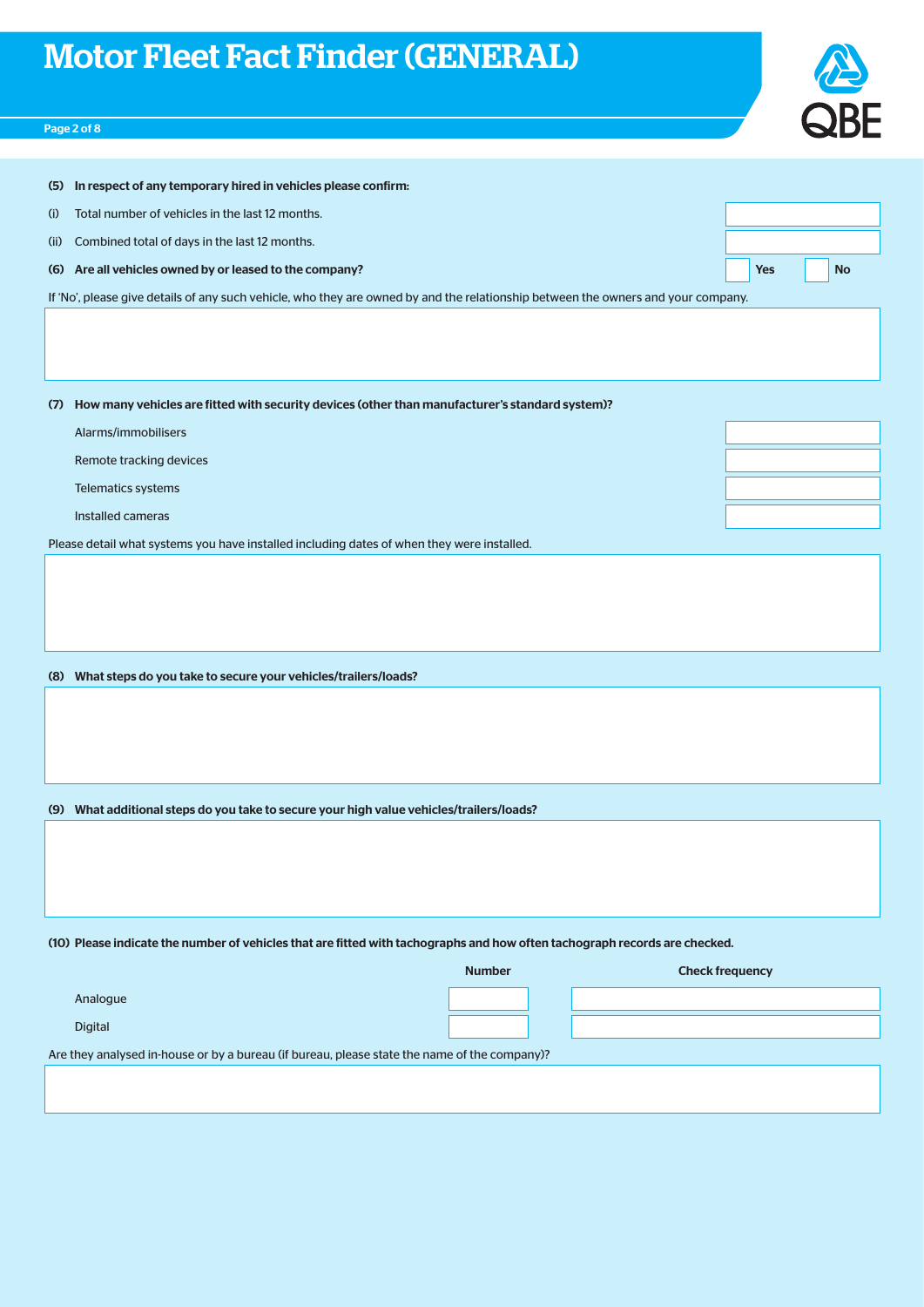

# Page 3 of 8

|     | <b>Section B - Operations</b>                                      |                 |                 |           |
|-----|--------------------------------------------------------------------|-----------------|-----------------|-----------|
|     | (1) Please confirm the number of Operators Licences held:          |                 |                 |           |
|     |                                                                    | <b>Vehicles</b> | <b>Trailers</b> |           |
|     | <b>Restricted</b>                                                  |                 |                 |           |
|     | <b>National</b>                                                    |                 |                 |           |
|     | International                                                      |                 |                 |           |
|     | (2) Have you ever been called upon to attend a public inquiry?     |                 | Yes             | <b>No</b> |
|     | If 'Yes', please indicate:                                         |                 |                 |           |
| (i) | The reason for and date of the inquiry.                            |                 |                 |           |
|     |                                                                    |                 |                 |           |
|     | (ii) The result of the inquiry.                                    |                 |                 |           |
|     |                                                                    |                 |                 |           |
|     | (iii) Any sanctions imposed.                                       |                 |                 |           |
|     |                                                                    |                 |                 |           |
|     |                                                                    |                 |                 |           |
|     | (3) For how many years have you traded in your current profession? |                 |                 |           |
|     | (4) What is your usual radius of operations?                       |                 |                 |           |
| (5) | Do you undertake any time-critical or multi-drop operations?       |                 | <b>Yes</b>      | <b>No</b> |
|     | If 'Yes', please provide details:                                  |                 |                 |           |
|     |                                                                    |                 |                 |           |
|     |                                                                    |                 |                 |           |
|     |                                                                    |                 |                 |           |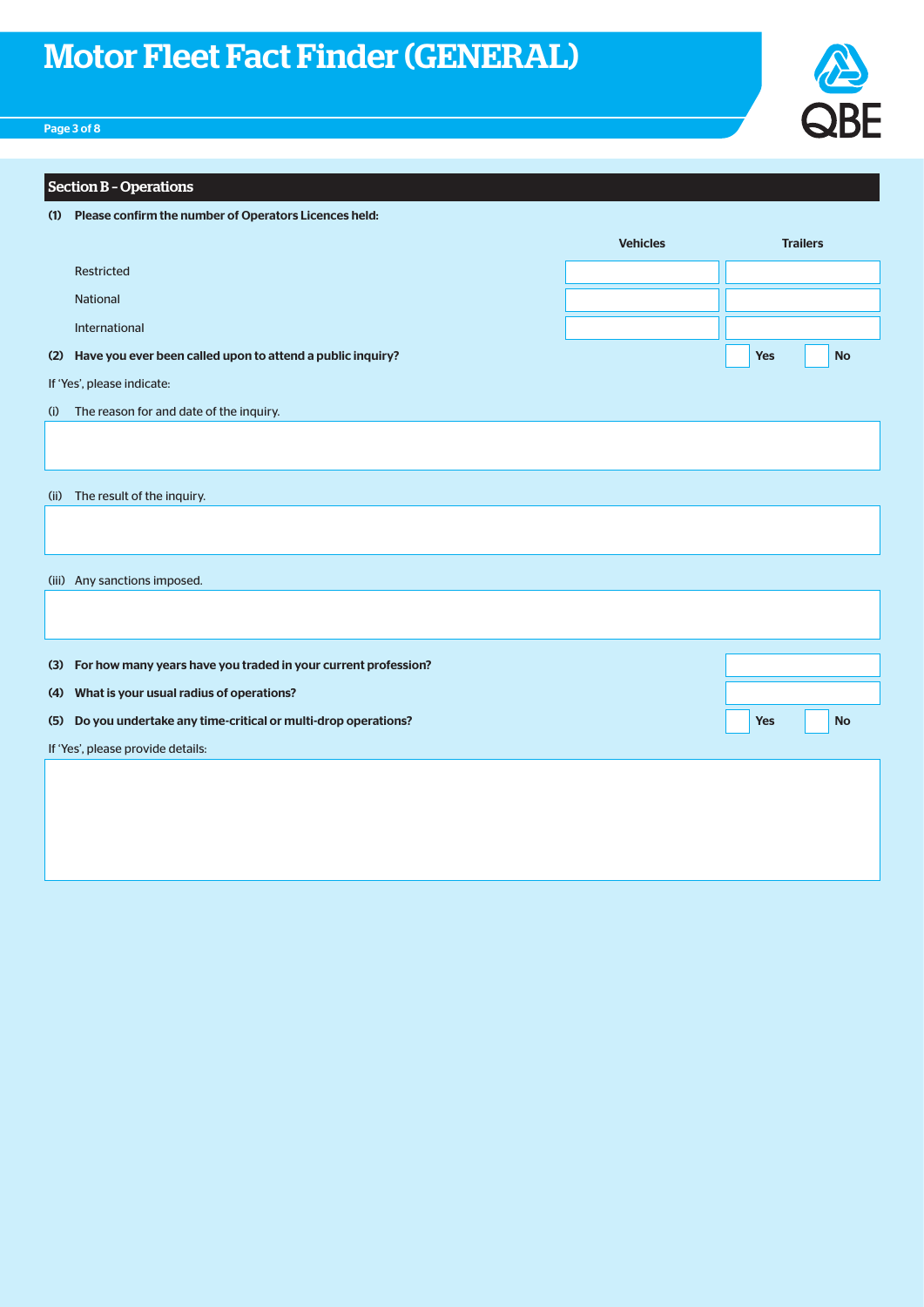#### Page 4 of 8



| (6) Do you carry, or are you likely to carry any goods or materials which are of a hazardous nature? | Yes No |  |
|------------------------------------------------------------------------------------------------------|--------|--|
|                                                                                                      |        |  |

If 'Yes', please complete the table below.

| <b>UN Class</b> | <b>Division</b>         | <b>Packaging Group</b>                                                                                                                                                                                  | <b>Transport Category</b> | <b>Nature of Goods</b> | % of Annual<br>(GBP)Turnover | % of Annual Turnover<br>(GBP) carried in bulk<br>or tankers |
|-----------------|-------------------------|---------------------------------------------------------------------------------------------------------------------------------------------------------------------------------------------------------|---------------------------|------------------------|------------------------------|-------------------------------------------------------------|
| $\mathbf{1}$    |                         |                                                                                                                                                                                                         |                           |                        |                              |                                                             |
| $\overline{2}$  | 2.1                     |                                                                                                                                                                                                         |                           |                        |                              |                                                             |
|                 | $2.2\,$                 |                                                                                                                                                                                                         |                           |                        |                              |                                                             |
|                 | 2.3                     |                                                                                                                                                                                                         |                           |                        |                              |                                                             |
| $\mathsf 3$     |                         |                                                                                                                                                                                                         |                           |                        |                              |                                                             |
| 4               | 4.1                     |                                                                                                                                                                                                         |                           |                        |                              |                                                             |
|                 | 4.2                     |                                                                                                                                                                                                         |                           |                        |                              |                                                             |
|                 | 4.3                     |                                                                                                                                                                                                         |                           |                        |                              |                                                             |
| 5               | 5.1                     |                                                                                                                                                                                                         |                           |                        |                              |                                                             |
|                 | 5.2                     |                                                                                                                                                                                                         |                           |                        |                              |                                                             |
| 6               | 6.1                     |                                                                                                                                                                                                         |                           |                        |                              |                                                             |
|                 | 6.2                     |                                                                                                                                                                                                         |                           |                        |                              |                                                             |
| $\sqrt{ }$      |                         |                                                                                                                                                                                                         |                           |                        |                              |                                                             |
| 8               |                         |                                                                                                                                                                                                         |                           |                        |                              |                                                             |
| $\mathsf 9$     |                         |                                                                                                                                                                                                         |                           |                        |                              |                                                             |
|                 |                         | (7) If applicable, please provide the name of your appointed Dangerous Goods Safety Advisors.                                                                                                           |                           |                        |                              |                                                             |
|                 |                         |                                                                                                                                                                                                         |                           |                        |                              |                                                             |
|                 |                         | (8) Do any of your vehicles visit hazardous sites such as airports, chemical plants, power stations or military bases?<br>If 'Yes', please specify the locations and how often these sites are visited. |                           |                        |                              | <b>Yes</b><br><b>No</b>                                     |
|                 |                         |                                                                                                                                                                                                         |                           |                        |                              |                                                             |
|                 |                         | (9) Are any of the vehicles used on business outside of the UK?                                                                                                                                         |                           |                        |                              | <b>Yes</b><br><b>No</b>                                     |
|                 | If 'Vor' plance concifu |                                                                                                                                                                                                         |                           |                        |                              |                                                             |

If 'Yes', please specify:

(i) The number of trips over the last 12 months.

(ii) The total number of days over the last 12 months.

(iii) The countries visited.

(iv) The maximum number of days for any one trip.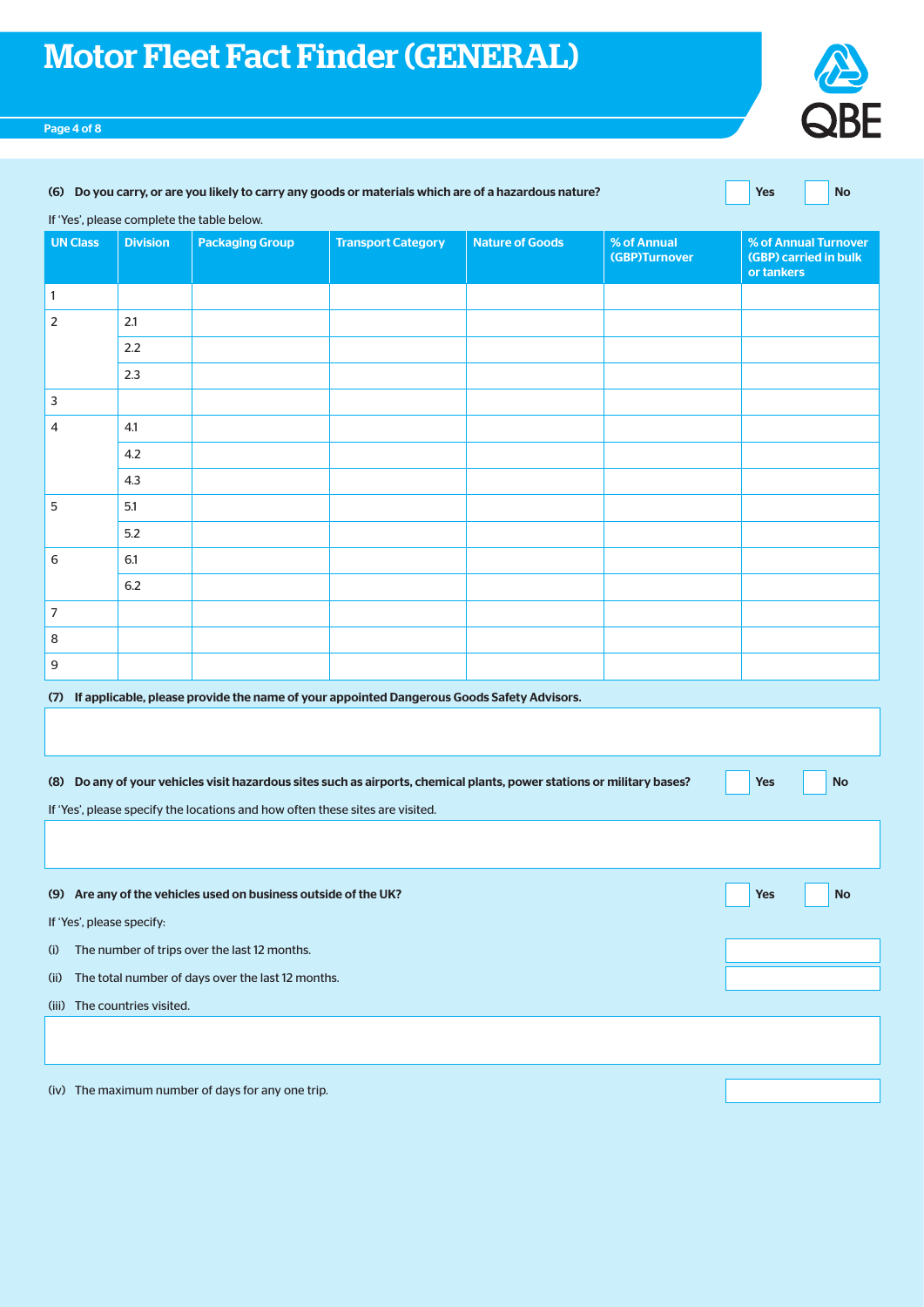# Page 5 of 8



#### (10) Have you made any significant changes to the fleet or the business operations in the last 12 months? Yes No

If 'Yes', please provide details below.

| <b>Vehicle Type/Use</b> | <b>Contracts</b> | <b>Procedures and Risk Management</b> |
|-------------------------|------------------|---------------------------------------|
|                         |                  |                                       |
|                         |                  |                                       |
|                         |                  |                                       |
|                         |                  |                                       |
|                         |                  |                                       |
|                         |                  |                                       |
|                         |                  |                                       |
|                         |                  |                                       |

# (11) Do you anticipate any further changes over the next 12 months?

| res | No |
|-----|----|

If 'Yes', please provide details below.

| Vehicle Type/Use | <b>Contracts</b> | <b>Procedures and Risk Management</b> |
|------------------|------------------|---------------------------------------|
|                  |                  |                                       |
|                  |                  |                                       |
|                  |                  |                                       |
|                  |                  |                                       |
|                  |                  |                                       |
|                  |                  |                                       |
|                  |                  |                                       |
|                  |                  |                                       |

# Section C – Drivers

- (1) What percentage of employees allocated or with regular access to a company vehicle:
- (i) Fall within the below age brackets?

|      | Under 21                                                                                                                                |  |
|------|-----------------------------------------------------------------------------------------------------------------------------------------|--|
|      | $22 - 25$                                                                                                                               |  |
|      | $26 - 29$                                                                                                                               |  |
|      | $30 - 45$                                                                                                                               |  |
|      | $46 - 65$                                                                                                                               |  |
|      | 66-70                                                                                                                                   |  |
|      | Over 70                                                                                                                                 |  |
| (ii) | Have less than 2 years experience on the appropriate driving licence.                                                                   |  |
| (2)  | Have you or anyone who will drive been convicted during the last five years of any offence<br>relating to theft, fraud or dishonesty?   |  |
|      |                                                                                                                                         |  |
|      | (3) Please confirm the level of turnover of employees allocated or with regular access to<br>a company vehicle over the past 12 months. |  |
|      |                                                                                                                                         |  |
|      | (4) How regularly are employees driving licences checked?                                                                               |  |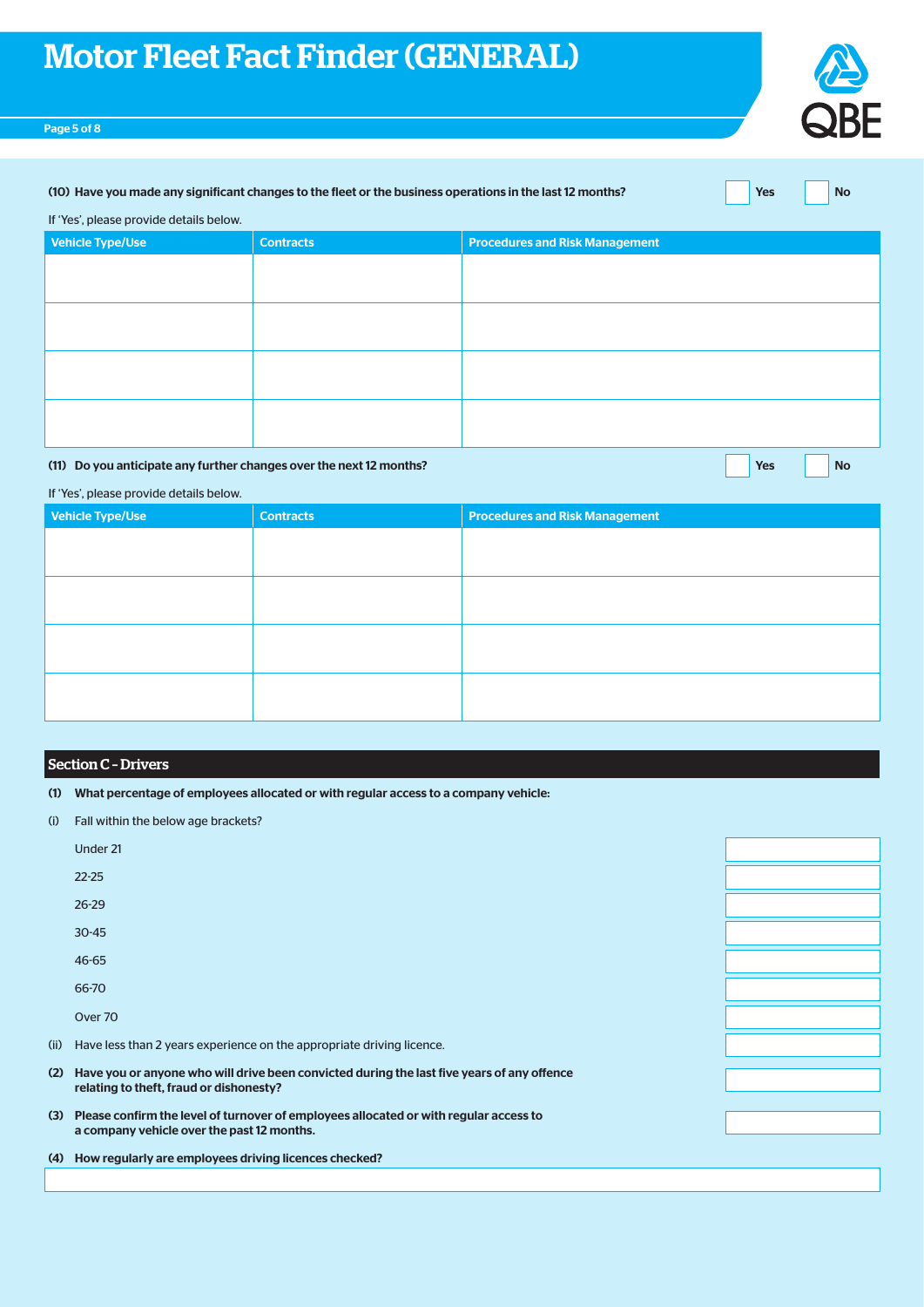

# Page 6 of 8

| If 'Yes', please detail any restrictions and confirm what procedures are in place with regards to driving licence checks in respect of these drivers.<br>(6) Do you restrict who is permitted to drive high value/high performance cars?<br><b>Yes</b><br><b>No</b><br>If 'Yes', what restrictions would you apply (eg minimum age/driving experience)?<br>(7) Do you use agency, temporary or casual drivers?<br><b>Yes</b><br>No<br>If 'Yes', what percentage of your workforce do these drivers represent?<br>(8) Do you employ non UK drivers?<br><b>Yes</b><br><b>No</b><br>If 'Yes', what percentage of your workforce do these drivers represent?<br>Please specify how many drivers are employed from countries outside of the EU.<br>(9) Are employees permitted to use their own vehicles in connection with company business?<br><b>No</b><br>Yes |
|--------------------------------------------------------------------------------------------------------------------------------------------------------------------------------------------------------------------------------------------------------------------------------------------------------------------------------------------------------------------------------------------------------------------------------------------------------------------------------------------------------------------------------------------------------------------------------------------------------------------------------------------------------------------------------------------------------------------------------------------------------------------------------------------------------------------------------------------------------------|
|                                                                                                                                                                                                                                                                                                                                                                                                                                                                                                                                                                                                                                                                                                                                                                                                                                                              |
|                                                                                                                                                                                                                                                                                                                                                                                                                                                                                                                                                                                                                                                                                                                                                                                                                                                              |
|                                                                                                                                                                                                                                                                                                                                                                                                                                                                                                                                                                                                                                                                                                                                                                                                                                                              |
|                                                                                                                                                                                                                                                                                                                                                                                                                                                                                                                                                                                                                                                                                                                                                                                                                                                              |
|                                                                                                                                                                                                                                                                                                                                                                                                                                                                                                                                                                                                                                                                                                                                                                                                                                                              |
|                                                                                                                                                                                                                                                                                                                                                                                                                                                                                                                                                                                                                                                                                                                                                                                                                                                              |
|                                                                                                                                                                                                                                                                                                                                                                                                                                                                                                                                                                                                                                                                                                                                                                                                                                                              |
|                                                                                                                                                                                                                                                                                                                                                                                                                                                                                                                                                                                                                                                                                                                                                                                                                                                              |
|                                                                                                                                                                                                                                                                                                                                                                                                                                                                                                                                                                                                                                                                                                                                                                                                                                                              |
|                                                                                                                                                                                                                                                                                                                                                                                                                                                                                                                                                                                                                                                                                                                                                                                                                                                              |
|                                                                                                                                                                                                                                                                                                                                                                                                                                                                                                                                                                                                                                                                                                                                                                                                                                                              |
| If 'Yes', do you check their insurance is current and covers business use?                                                                                                                                                                                                                                                                                                                                                                                                                                                                                                                                                                                                                                                                                                                                                                                   |
|                                                                                                                                                                                                                                                                                                                                                                                                                                                                                                                                                                                                                                                                                                                                                                                                                                                              |
| (10) Are all employees allocated or with regular access to a company vehicle assessed for risk?<br>Yes<br><b>No</b>                                                                                                                                                                                                                                                                                                                                                                                                                                                                                                                                                                                                                                                                                                                                          |
| (11) Please provide details of any driver training undertaken in the past 24 months.                                                                                                                                                                                                                                                                                                                                                                                                                                                                                                                                                                                                                                                                                                                                                                         |
| <b>Numbers Involved</b><br><b>Training Provider</b><br><b>Type of Training</b>                                                                                                                                                                                                                                                                                                                                                                                                                                                                                                                                                                                                                                                                                                                                                                               |
|                                                                                                                                                                                                                                                                                                                                                                                                                                                                                                                                                                                                                                                                                                                                                                                                                                                              |
|                                                                                                                                                                                                                                                                                                                                                                                                                                                                                                                                                                                                                                                                                                                                                                                                                                                              |
|                                                                                                                                                                                                                                                                                                                                                                                                                                                                                                                                                                                                                                                                                                                                                                                                                                                              |
|                                                                                                                                                                                                                                                                                                                                                                                                                                                                                                                                                                                                                                                                                                                                                                                                                                                              |
| (12) What percentage of your drivers hold ADR qualifications?                                                                                                                                                                                                                                                                                                                                                                                                                                                                                                                                                                                                                                                                                                                                                                                                |
|                                                                                                                                                                                                                                                                                                                                                                                                                                                                                                                                                                                                                                                                                                                                                                                                                                                              |
| Section D - Fleet Management/Management procedures                                                                                                                                                                                                                                                                                                                                                                                                                                                                                                                                                                                                                                                                                                                                                                                                           |
|                                                                                                                                                                                                                                                                                                                                                                                                                                                                                                                                                                                                                                                                                                                                                                                                                                                              |
| Is your Fleet Transport Manager full time/part time?<br>F/T<br>P/T<br>(1)                                                                                                                                                                                                                                                                                                                                                                                                                                                                                                                                                                                                                                                                                                                                                                                    |
| Please give their name and qualifications.                                                                                                                                                                                                                                                                                                                                                                                                                                                                                                                                                                                                                                                                                                                                                                                                                   |
|                                                                                                                                                                                                                                                                                                                                                                                                                                                                                                                                                                                                                                                                                                                                                                                                                                                              |
|                                                                                                                                                                                                                                                                                                                                                                                                                                                                                                                                                                                                                                                                                                                                                                                                                                                              |
| If you do not have a Transport Manager, who has responsibility for the fleet management?                                                                                                                                                                                                                                                                                                                                                                                                                                                                                                                                                                                                                                                                                                                                                                     |
| Do you have any managers who are trained to carry out accident investigations?<br><b>Yes</b><br><b>No</b><br>(2)                                                                                                                                                                                                                                                                                                                                                                                                                                                                                                                                                                                                                                                                                                                                             |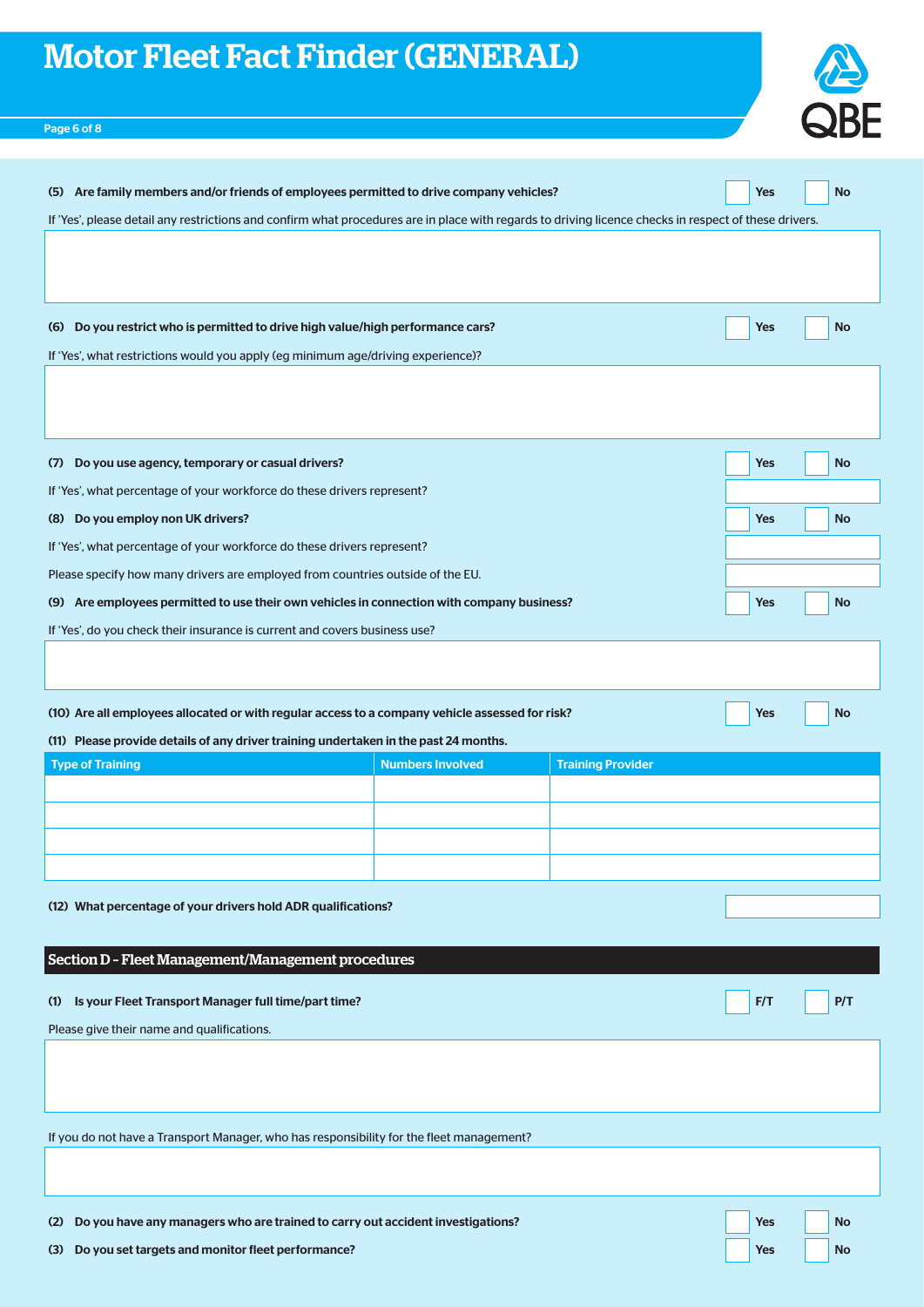# Page 7 of 8

| <b>SBF</b> |
|------------|

| Do you operate a 'Remote Vehicle Management System'?<br>(4)                                            |  | Yes        | <b>No</b> |  |  |  |
|--------------------------------------------------------------------------------------------------------|--|------------|-----------|--|--|--|
| If 'Yes', please provide details.                                                                      |  |            |           |  |  |  |
| Company used<br>(i)                                                                                    |  |            |           |  |  |  |
| Length of time the system has been in place<br>(ii)                                                    |  |            |           |  |  |  |
| Number of vehicles involved<br>(iii)                                                                   |  |            |           |  |  |  |
| Please provide details of the company's vehicle maintenance programme.<br>(5)                          |  |            |           |  |  |  |
| Is it carried out in-house or contracted out?                                                          |  |            |           |  |  |  |
| How frequently is it carried out?                                                                      |  |            |           |  |  |  |
| What is the procedure for reporting vehicle defects?                                                   |  |            |           |  |  |  |
|                                                                                                        |  |            |           |  |  |  |
|                                                                                                        |  |            |           |  |  |  |
|                                                                                                        |  |            |           |  |  |  |
| (6) Please provide full details in terms of the company's approach to the EU drivers CPC requirements. |  |            |           |  |  |  |
| Is your firm an approved CPC training company?<br>(i)                                                  |  | Yes        | <b>No</b> |  |  |  |
| If 'No', have you links with a training company to provide CPC training for your drivers?              |  | <b>Yes</b> | <b>No</b> |  |  |  |
| Do you monitor your drivers' progress towards CPC qualifications?<br>(ii)                              |  | Yes        | <b>No</b> |  |  |  |
| Do you have a checking procedure to record details of the Drivers Qualification Card?<br>(iii)         |  | Yes        | <b>No</b> |  |  |  |
| If 'Yes', please provide details.                                                                      |  |            |           |  |  |  |
|                                                                                                        |  |            |           |  |  |  |
|                                                                                                        |  |            |           |  |  |  |
|                                                                                                        |  |            |           |  |  |  |

| Do you operate a driver reward/penalty scheme to encourage accident free driving?<br>(7)        |  |            | <b>No</b> |  |  |  |
|-------------------------------------------------------------------------------------------------|--|------------|-----------|--|--|--|
| If 'Yes', please provide details including how long it has been in force.                       |  |            |           |  |  |  |
|                                                                                                 |  |            |           |  |  |  |
|                                                                                                 |  |            |           |  |  |  |
|                                                                                                 |  |            |           |  |  |  |
| Is your company affiliated with any road safety organisations?<br>(8)                           |  | <b>Yes</b> | <b>No</b> |  |  |  |
|                                                                                                 |  |            |           |  |  |  |
| If 'Yes', please provide details.                                                               |  |            |           |  |  |  |
|                                                                                                 |  |            |           |  |  |  |
|                                                                                                 |  |            |           |  |  |  |
| Do you have a documented health & safety compliant 'Driving at Work' road safety policy?<br>(9) |  | <b>Yes</b> | <b>No</b> |  |  |  |
|                                                                                                 |  |            |           |  |  |  |
|                                                                                                 |  |            |           |  |  |  |
| If 'Yes:                                                                                        |  |            |           |  |  |  |
| When was it last reviewed?<br>(i)                                                               |  |            |           |  |  |  |
| Is the policy highlighted during a driver's induction process?<br>(ii)                          |  | <b>Yes</b> | <b>No</b> |  |  |  |

(iv) Does the policy detail the required driving standards of the company? Yes No No No No No No No No No No No